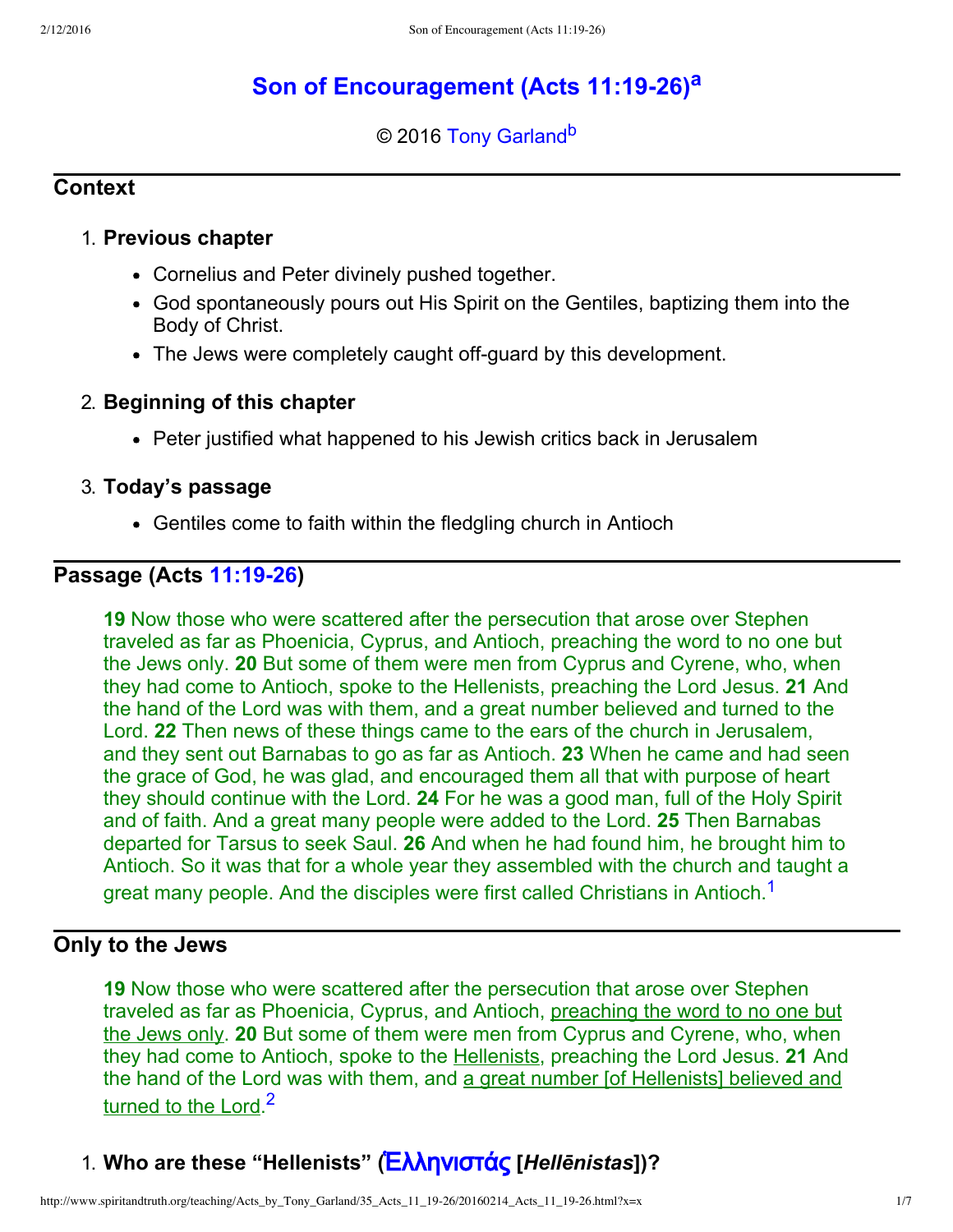A. Broadly, the term refers to a person who's primary language is Greek: a speaker of Greek.

I. Derived from *hellas*, the Greek term for the nation of Greece.

- B. Within the Bible, sometimes it refers to Greek speaking Jews (Acts [6:1;](http://www.spiritandtruth.org/bibles/nasb/b44c006.htm#Acts_C6V1) [9:29\)](http://www.spiritandtruth.org/bibles/nasb/b44c009.htm#Acts_C9V29).
- C. Whether "Hellenist" describes a Greek speaker who is ethnically a Jew or Gentile depends upon the context.
- D. Passage contrasts preaching to Jews only vs. the Hellenists coming to faith.
- E. In this passage, the "Hellenists" (ESV, NKJV) appear to be "Gentiles."

# 2. **Antioch in Syria first significant "outstation" of Christian belief beyond Jerusalem**

- A. 300 miles north of Jerusalem
- B. Description

. . . the third largest [city] in the Roman Empire behind Rome and Alexandria. Located on the Orontes River 15 miles inland, it was known as Antioch on the Orontes. Beautifully situated and carefully planned, it was a commercial center and the home of a large Jewish community. In spite of the fact that it was a vile city, with gross immorality and ritual prostitution as part of its temple worship, the church at Antioch was destined to become the base of operations for Paul's missionary journeys. The Roman satirist, Juvenal, complained, "The sewage of the Syrian Orontes has for long been discharged into the Tiber." By this he meant that Antioch was so corrupt it was impacting Rome, more than 1,300 miles away.[3](#page-6-4)

# 3. **Importance of timing:**

- <span id="page-1-0"></span>1. Vision given to Peter convinced Peter it was permissible to minister to Gentiles.
- 2. Events at house of Cornelius preceded this development so the salvation of the Gentiles was not rejected out-of-hand by the Jews in Jerusalem who sent Barnabas.

# **Barnabas**

# 1. **Background**

- A. Native of Cyprus (Acts [4:36\)](http://www.spiritandtruth.org/bibles/nasb/b44c004.htm#Acts_C4V36)
- B. Levite (Acts [4:36](http://www.spiritandtruth.org/bibles/nasb/b44c004.htm#Acts_C4V36))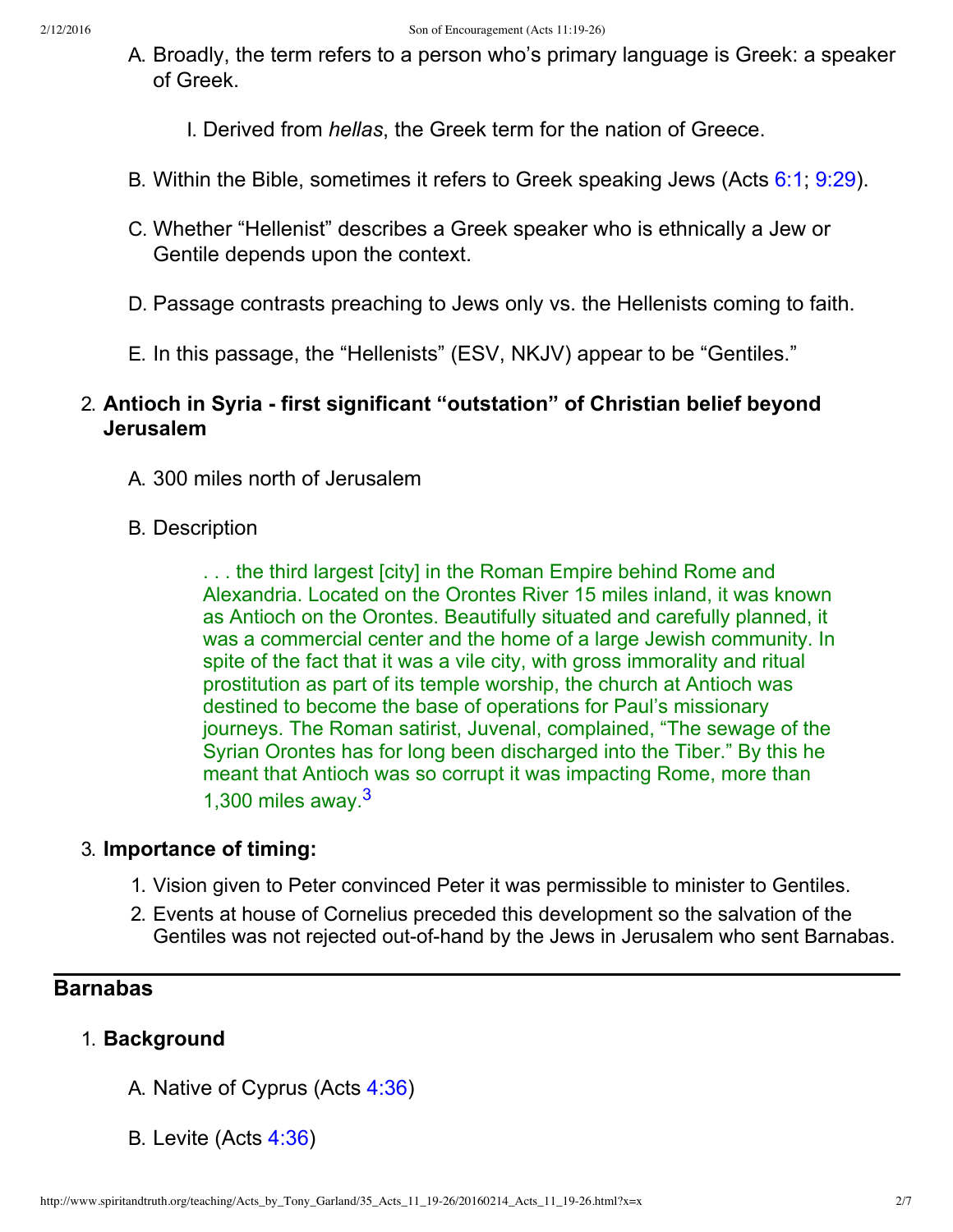C. Probably one of those saved on the Day of Pentecost (visiting from Cyprus to keep the passover)

#### 2. **Character**

- A. A good man
- B. Full of the Holy Spirit and faith (like Stephen, Acts [6:5\)](http://www.spiritandtruth.org/bibles/nasb/b44c006.htm#Acts_C6V5)
- C. Called an apostle (Acts [14:14\)](http://www.spiritandtruth.org/bibles/nasb/b44c014.htm#Acts_C14V14)
- D. Numbered among the "prophets and teachers" at Antioch (Acts [13:1\)](http://www.spiritandtruth.org/bibles/nasb/b44c013.htm#Acts_C13V1)

### 3. **An Encourager**

- A. Sold land to help fund early believers visiting Jerusalem (Acts [4:37\)](http://www.spiritandtruth.org/bibles/nasb/b44c004.htm#Acts_C4V37)
- B. Encouraged the fledgling Church at Antioch
- C. Considered trustworthy: along with Paul, was entrusted with offering from Antioch back to poor brethren in Jerusalem (Acts 11:27-30)
- D. Divinely called out with Paul for first missionary journey to Cyprus and Asia Minor (Acts [13:14\)](http://www.spiritandtruth.org/bibles/nasb/b44c013.htm#Acts_C13V14)
- E. Like Paul, supported himself to avoid need of support from church at Corinth (1Cor. [9:6](http://www.spiritandtruth.org/bibles/nasb/b46c009.htm#1Cor._C9V6))
- F. Returned to Antioch with John Mark, Barnabas' cousin, (Acts [12:25;](http://www.spiritandtruth.org/bibles/nasb/b44c012.htm#Acts_C12V25) Col. [4:10](http://www.spiritandtruth.org/bibles/nasb/b51c004.htm#Col._C4V10))

### **The Importance of Diversity within the Body of Christ**

#### 1. **Romans 12:3-8**

**3** For I say, through the grace given to me, to everyone who is among you, not to think of himself more highly than he ought to think, but to think soberly, as God has dealt to each one a measure of faith. **4** For as we have many members in one body, but all the members do not have the same function, **5** so we, being many, are one body in Christ, and individually members of one another. **6** Having then gifts differing according to the grace that is given to us, let us use them: if prophecy, let us prophesy in proportion to our faith; **7** or ministry, let us use it in our ministering; he who teaches, in teaching; **8** he who exhorts, in exhortation; he who gives, with liberality; he who leads, with diligence; he who shows mercy, with cheerfulness. $4$ 

<span id="page-2-0"></span>A. Paul emphasizes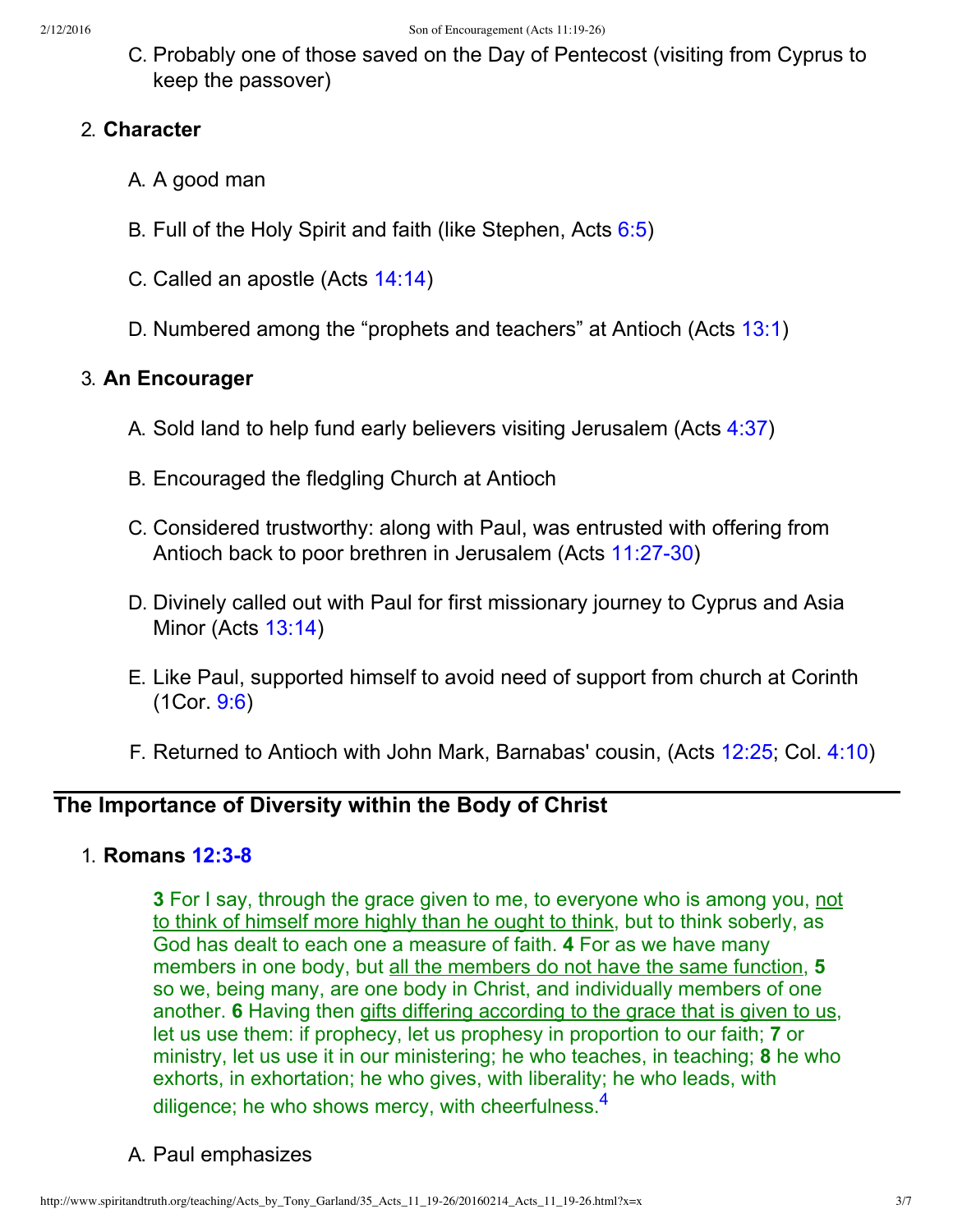- I. Guard against the tendency to elevate our gifting over that of others believing that what we do is more important.
- II. Accept and appreciate diversity: "all members do not have the same function . . . having . . . gifts differing according to the grace that is given to us"
- B. The wide-spread problem of "gift projection."
	- I. Do we rejoice that others are gifted *differently than us?*
	- II. Do we appreciate the wisdom of God, Who gives those gifts *as He intends?*
	- III. Or are we found frequently lamenting that others don't do what *we* think is most important—"why don't other believers recognize our primary concerns?"
		- Evangelists Why isn't everyone else focused on winning the lost *like I am?*
		- Missionaries Why isn't everyone else focused on taking the gospel to foreign lands *like I am?*
		- Teachers Why isn't everyone else spending as much time in the Word *as I do?*
- C. Paul and Barnabas illustrate this balancing wisdom of God.

### 2. **Paul: the legal "laser-beam mind"**

- A. Paul and Barnabas returned to Antioch to find Judean sect teaching need for circumcision (Acts [15:2\)](http://www.spiritandtruth.org/bibles/nasb/b44c015.htm#Acts_C15V2)
- B. Peter, and even Barnabas, was carried away by the Judean sect for a time (Gal.  $2:11-13$
- C. Paul sets both Barnabas and Peter straight!
	- I. Ability to resist Judaizers
	- II. Extremely clear grasp of what was at stake.
	- III. Knowledge of OT
	- IV. Legal/theological mind
	- V. Guts!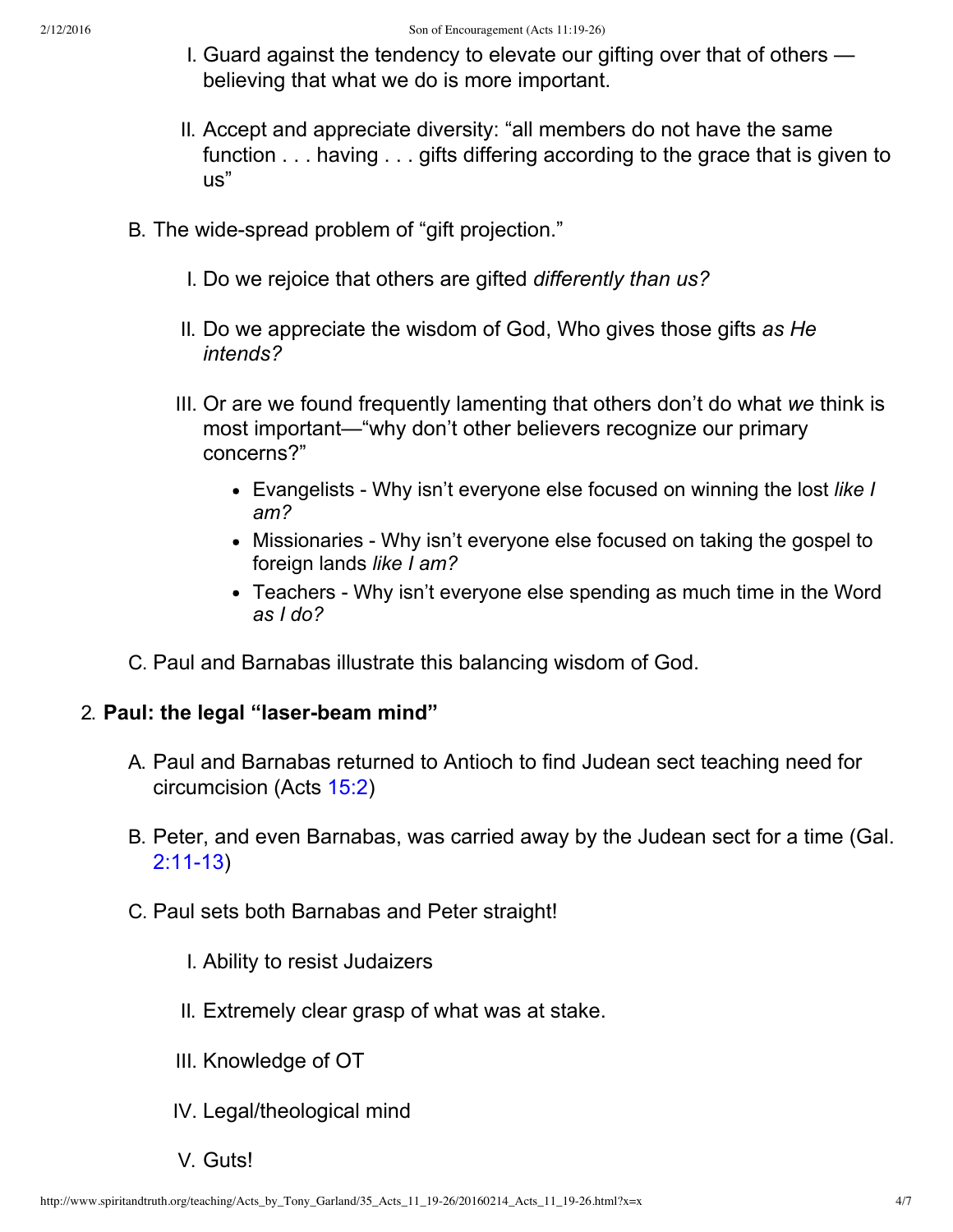D. Letters comprise a greater portion of the NT than any other single author.

### 3. **Barnabas: the encourager**

- A. Name given by apostles, (son of encouragement, Acts [4:36\)](http://www.spiritandtruth.org/bibles/nasb/b44c004.htm#Acts_C4V36)
	- I. Real name was <u>Ιωσηφ</u> [*Iōsēph*] (Acts [4:36](http://www.spiritandtruth.org/bibles/nasb/b44c004.htm#Acts_C4V36))
	- II. Called [Β˞ˮν˞˟ᾶ˯](http://www.spiritandtruth.org/fontsu/index.htm) [*Barnabas*] by the apostles
		- a. From Hebrew: *bar* (son of) + *nabi* (prophet), in the sense that prophets exhort, encourage, and comfort.
	- III. Translated "son of encouragement"
	- IV. "Encouragement" is **παρακλήσεως** [*paraklēseōs*], from the same two root words used of the "Comforter," the Holy Spirit: "called alongside."
	- V. An "advocate," "comforter" (John [14:16,](http://www.spiritandtruth.org/bibles/nasb/b43c014.htm#John_C14V16) [26](http://www.spiritandtruth.org/bibles/nasb/b43c014.htm#John_C14V26); [15:26;](http://www.spiritandtruth.org/bibles/nasb/b43c015.htm#John_C15V26) [16:7](http://www.spiritandtruth.org/bibles/nasb/b43c016.htm#John_C16V7)).
- B. Rejoiced in response to success at Antioch—work which he had no hand in yet (was not jealous).

Calvin:

<span id="page-4-0"></span>Barnabas' simplicity is commended to us now the second time, that whereas he might have borne the chiefest swing at Antioch, yet went he into Cilicia that he might fet [fetch] Paul thence, who he knew should be preferred before him. Therefore we see how, forgetting himself, he respecteth nothing but that Christ may be chief; how he setteth before his eyes the edifying of the Church alone; how he is content with the prosperous success of the gospel. Therefore, Barnabas is no whit afraid lest Paul do any whit debase him by his coming, so he glorify Christ.<sup>[5](#page-6-6)</sup>

- I. True humility, like John the Baptist exhibited in regard to Jesus rise in importance (John [3:30](http://www.spiritandtruth.org/bibles/nasb/b43c003.htm#John_C3V30))
- C. Encouragement: a ministry much like Hur and Aaron who held up Moses' arms so that Joshua and Israel could defeat the Amalekites (Ex. 17:8-13)

**8** Now Amalek came and fought with Israel in Rephidim. **9** And Moses said to Joshua, "Choose us some men and go out, fight with Amalek. Tomorrow I will stand on the top of the hill with the rod of God in my hand." **10** So Joshua did as Moses said to him, and fought with Amalek. And Moses, Aaron, and Hur went up to the top of the hill. **11** And so it was, when Moses held up his hand, that Israel prevailed; and when he let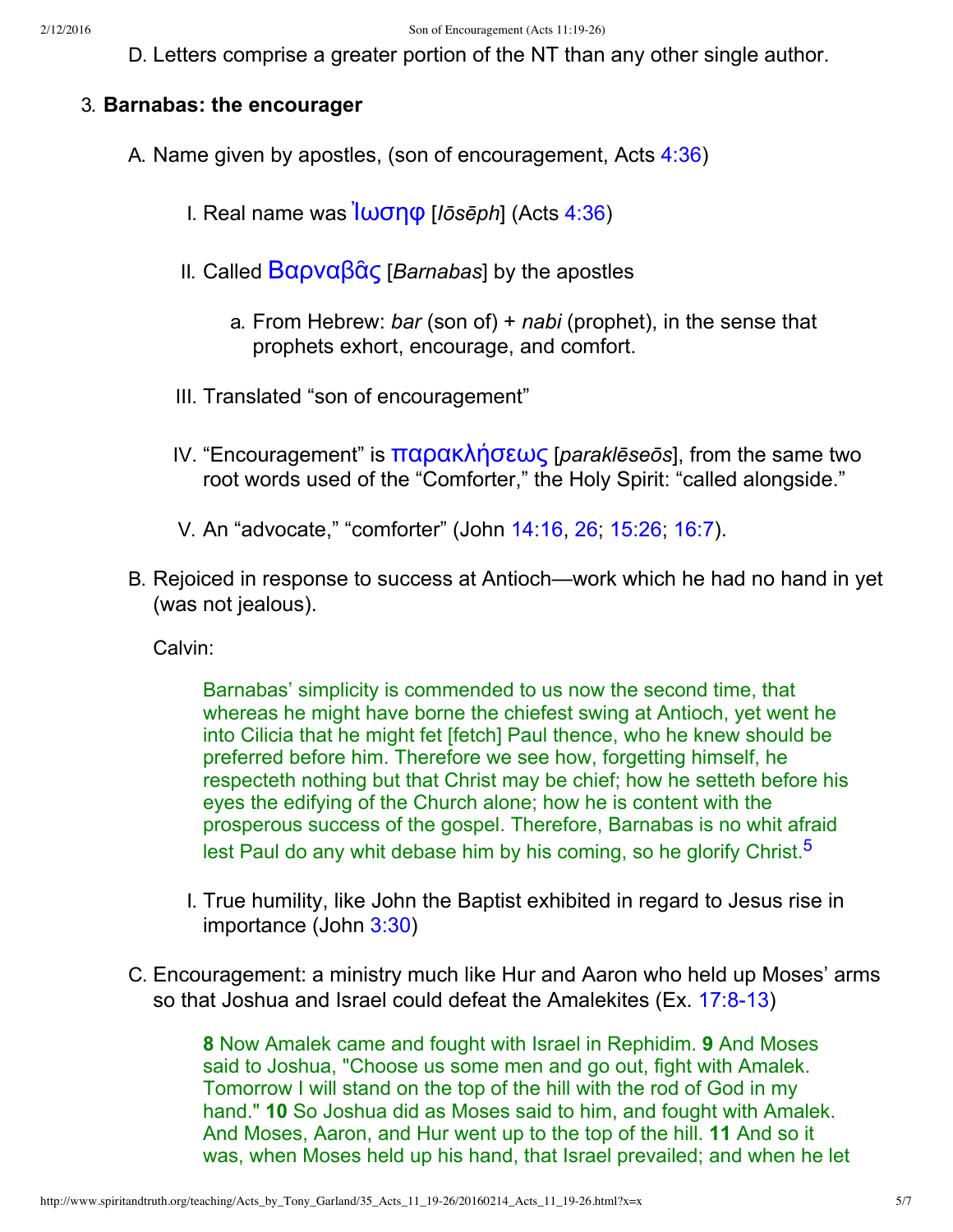<span id="page-5-0"></span>down his hand, Amalek prevailed. **12** But Moses' hands became heavy; so they took a stone and put it under him, and he sat on it. And Aaron and Hur supported his hands, one on one side, and the other on the other side; and his hands were steady until the going down of the sun. **13** So Joshua defeated Amalek and his people with the edge of the sword.<sup>[6](#page-6-7)</sup>

- I. Many things could be said about this passage, but clearly *dependence on one another and teamwork* are required here by God.
	- a. People of Israel  $\Rightarrow$  Joshua  $\Rightarrow$  Moses  $\Rightarrow$  Aaron & Hur.
- II. People who's area of gifting is narrowly focused or requires considerable focus and intensity often struggle with discouragement.
- D. Handling of John Mark: Barnabas exercised greater patience and grace than Paul in response to John Mark's evident shortcomings (Acts 15:37-39)
- E. What if no ministry by Barnabas?
	- I. Equivalent question: What if no ministry by Paul?
	- II. Believed Paul's conversion was genuine and attested his sincerity to the other disbelieving apostles (Acts [9:27](http://www.spiritandtruth.org/bibles/nasb/b44c009.htm#Acts_C9V27))
	- III. Sought Paul to teach the young church at Antioch—out of which the allimportant missionary journeys went forth.
	- IV. Traveling companion with Paul on earliest outreach.
		- a. Undoubtedly encouraged Paul on numerous occasions.
	- V. In the shadows, compared to Paul, but *foundational* to the Church having any benefit from Paul in the first place!
	- VI. How many behind-the-scenes, relatively unknown giftings will be highlighted on the "big screen" once we reach heaven?

# **Summary**

- 1. **The Church needs** *every* **member of the Body**
- 2. **The tragedy of Christian absence from the local church**
- 3. **Appreciate our different gifts and celebrate their development**